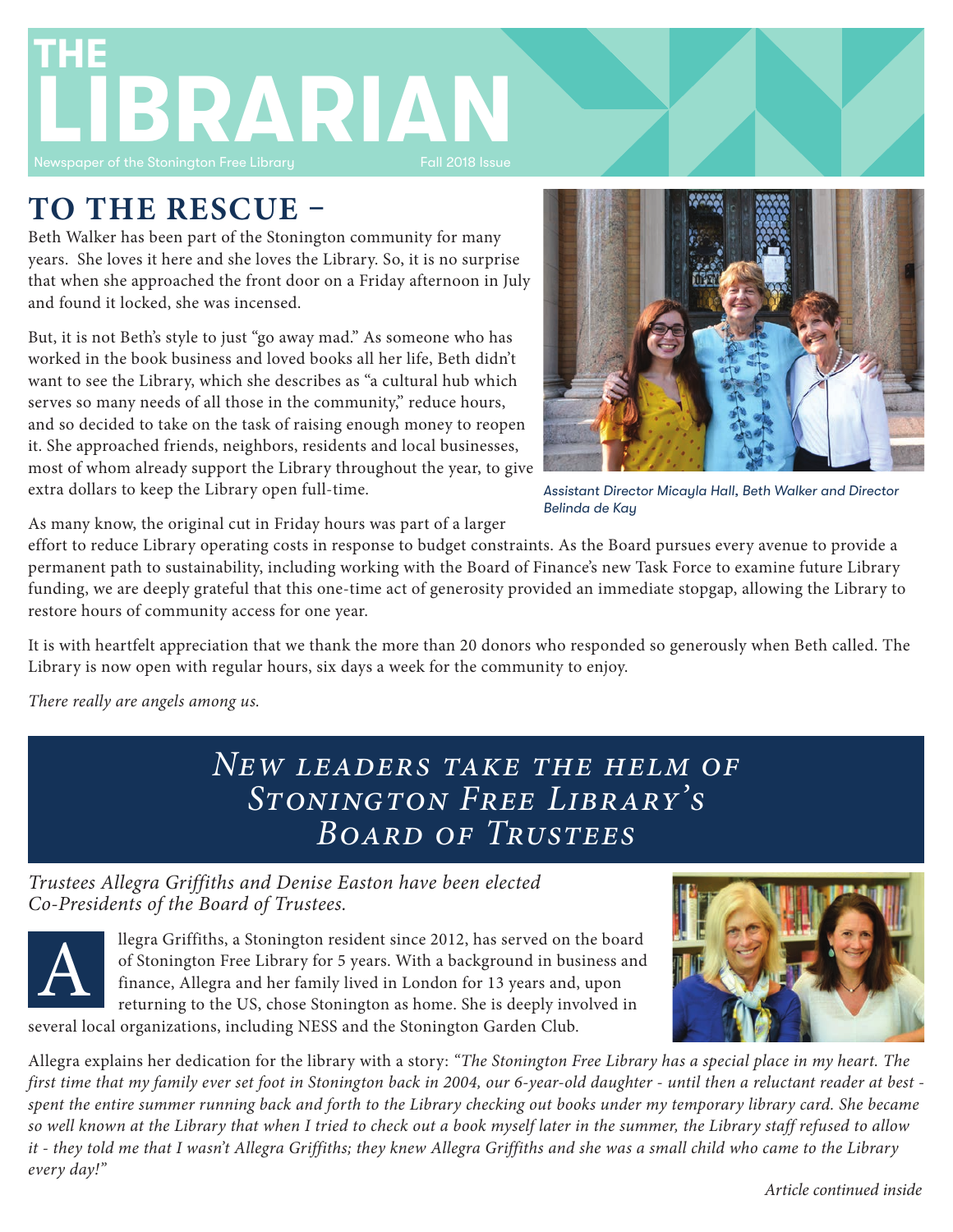# *New leaders take the helm - Continued*

*"I see this story as an example of two things: first, the power of a library to turn a reluctant reader into a lifelong learner (that 6-year-old is now halfway through college and still loves to read); and second, the role of the Stonington Free Library in our community. What made the difference for my daughter was being recognized, being welcomed and having the freedom to explore the Library's resources."*

**Libraries provide access: to information and technology, but most of all to knowledge and opportunity. Unusual in this day and age, libraries are open to everyone and free of charge. Their combination of information resources and the assistance of skilled staff provides a level playing field and equality of opportunity for everyone, whether it involves academic research, job searches, assistance filling out tax forms, or simply learning to use new technologies.**

Denise Easton, moved to Stonington in 2013 and joined the board of the Stonington Free Library in 2015. Denise is an entrepreneur and business consultant who appreciates the opportunity to live in Stonington and work with clients around the world.

*"The first time I visited Stonington I thought, who wouldn't love a community that proudly located its Library front and center for everyone to see? I actually visited the Stonington Free Library on that first trip, and knew I belonged here."* 

*"The Stonington Free Library is an enduring link from our past to our future and is emblematic of the values, creativity and commitment of the staff, Board and supporters to keep knowledge and learning freely available to every member of our community."*

 "We are looking forward to tackling the difficult things – which we can do quickly with the help of our extraordinary Board. The impossible may take a little longer."

# **SUSTAINABILITY AND ACCESSIBILITY UPDATE**

### **Serving our Community Today and Tomorrow**

The Stonington Free Library aims to provide for all who want access to our space, our programs and our services. We focus on meeting existing community needs while continually planning for a rapidly changing future.

### **How are we doing?**

### **1. We have Expanded our Reach and are Reimagining our Space**

In addition to launching our newly redesigned "digital branch" and reallocating our service hours to better meet the needs of our community, we have secured commitments for \$190,000 towards our planned ADA compliance building project. We continue to develop our plans for enhancing the functionality of our existing space, and are actively seeking potential grant funding to support these exciting initiatives.

### **2. We are Building a Sustainable Future**

We know that safeguarding the principal value of our endowment is critical in order to fund Library operations into the future, so we have prudently reduced our annual draw from the endowment for operating use. While in the short term this has required offsetting cuts in spending, we continue to pursue strategic avenues to provide a permanent path to sustainability, including successfully lobbying for the establishment of a Board of Finance Task Force to address the Library's municipal funding.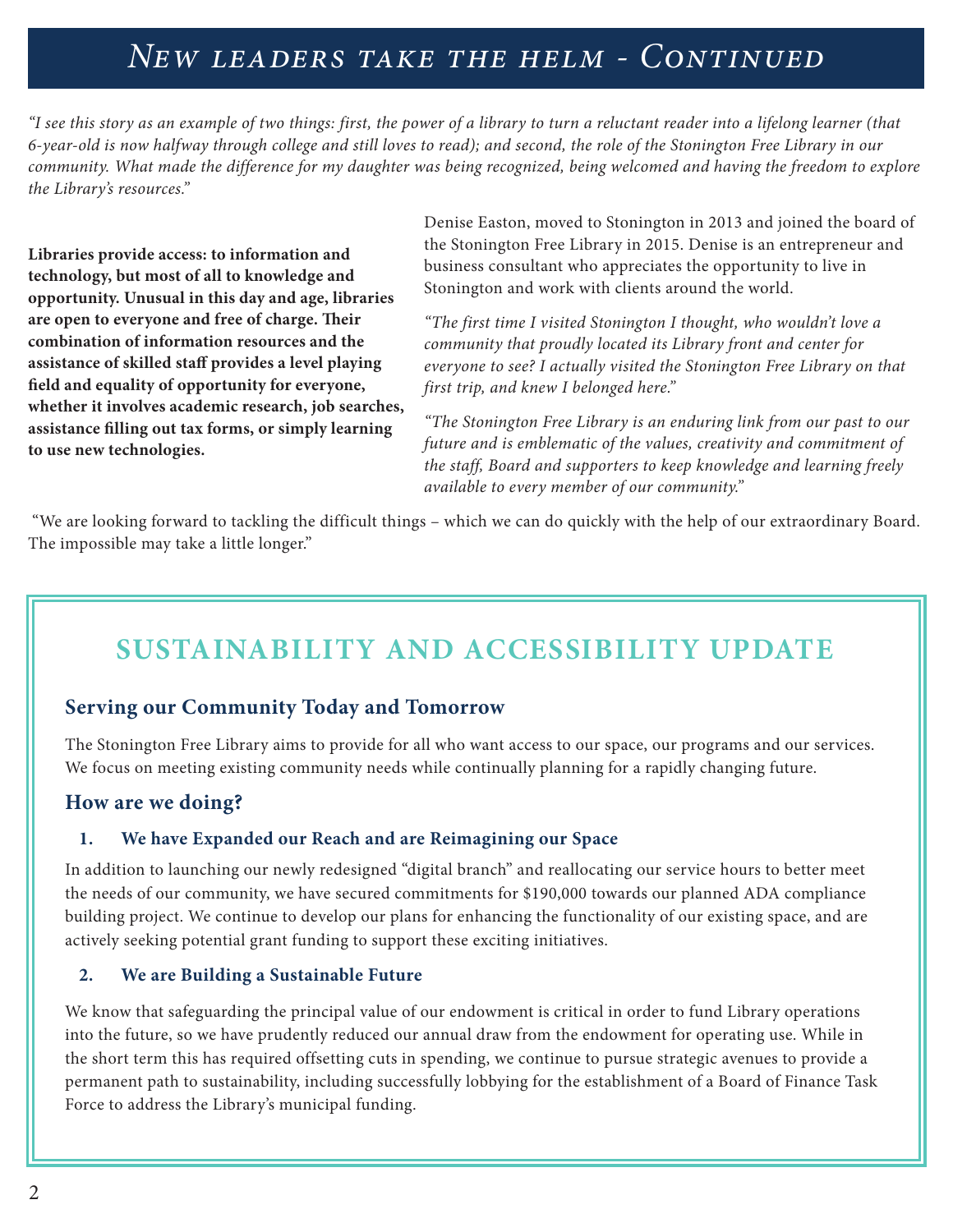# *BOOKWORMS: FALL 2018*

### *By Maris Frey, Youth Services Director*



*The Little Blue Truck visits the children at the Library thanks to our friends The Cooked Goose of Westerly.*

### **SUMMER READING RECAP AND FALL 2018**

Another wonderful year for Summer Reading with 611 children and teens enjoying our program! We are proud of all the students who participated and we look forward to next year! We have too many donors who help make this program possible to thank in this small space, so please see the list in our Annual Report and on our website. When you visit one of these businesses, please be sure to thank them for all they do.

After a year of planning, the PBS produced documentary series, *The Great American Read*, premiered in May. The series focuses on the role of reading in our culture and "encourages a multi-generational dialogue about literacy in

> *Meet The Garde Musician, cellist Christine Coyle, performed a family concert*

*Sharpie Tee Shirt creativity!*

*after story time.*

America" (Beth Hoppe, chief programming executive at PBS). A list of the 100 most popular fiction books in America was compiled by the American public and a literary advisory panel with children's and young adult books well represented. PBS has televised authors, literary experts and celebrities talking about their favorite titles and voting began and will continue through the fall. We incorporated *The Great American Read* into our Summer Reading Program for older students and are happy to report that 44 summer readers took advantage of the opportunity. At this time, voting has topped 2 million at PBS and the list is down to 40 top titles. Anything that encourages conversations about reading has our support – we encourage everyone to exercise their vote in choosing the top 10 books in America!

A generous grant from a family foundation enabled us to continue our collaboration with area summer camps, allowing children participating in the camp at Stonington Human Services to shop weekly for summer reading prizes. The COMO summer campers visited us here at the Library and we provided performers at both locations. We also provided a weekly presence at the Pawcatuck Neighborhood Center, allowing registration and reward opportunities.

The Read and Feed program contributed over 530 food items to our community food bank at the Pawcatuck Neighborhood Center this summer. Weekly Specials helped ensure that the PNC received much needed items, while the children enjoyed the chance to earn double rewards! This is an excellent opportunity for students to help others in their community.

We anticipate a busy fall season with story times beginning

the week of September 10. We will offer a story time for babies – age 2 on Tuesdays at 10:30 and ages 2 – 6 Wednesdays at 10:30. We also have a Sandwich and Story group on Tuesdays at 11:45 for ages 3 and up (bring a lunch). Please watch our website for updates.

Happy Back to School!



*Our summer readers await prize winner announcements before our finale Ice Cream Party*



**Stonington Free Library** 20 High Street, Stonington, CT

#### **Mailing address**

PO Box 232, Stonington, CT 06378

#### **Hours**

10am-6pm Monday-Tuesday 10am-7pm Wednesday 10am-6pm Thursday 10am-5pm Friday 10am-1pm Saturday

#### **Phone** 860.535.0658

**Fax**

860.535.3945

**E-mail** stonlib@stoningtonfreelibrary.org

**Web** stoningtonfreelibrary.org

**Executive Director** Belinda de Kay

**Assistant Director** Micayla Hall

**Youth Services Director** Maris Frey

#### **BOARD OF TRUSTEES**

**Co-Presidents** Denise Easton Allegra Griffiths

**Vice President** Scott Muller

**Treasurer** David Purvis

**Secretary** Richard Cole

#### **Trustees**

Stephen Bessette Deborah Dodds Elizabeth Leamon Susan Martin Clare Sheridan Sage Williams

**Editor** Charles Harding

**Design & Layout** CMB Creative Group

**Printing** Quality Printers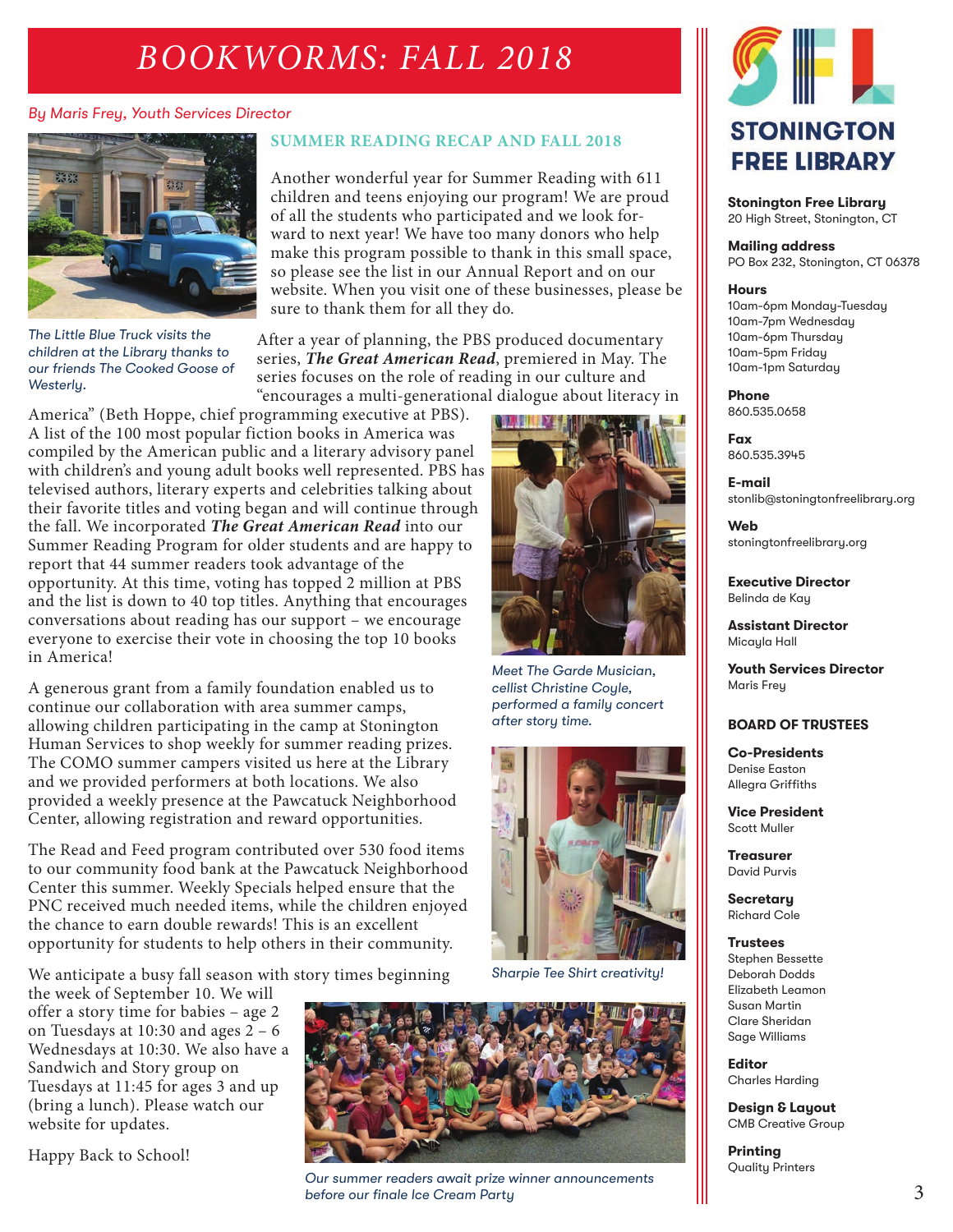# **LITTLE FREE LIBRARIES**



The Little Free Library movement began in 2009 when Todd Bol built a miniature model schoolhouse, put it on a post in his front yard, filled it with books and put up a sign stating, "Free Books." It was a way to honor his mom—a former school teacher and to share his love of reading with his neighborhood. The idea took off, and now there are thousands of Little Free Libraries and thanks to a collaboration between the Stonington Village Improvement Association, Stonington High School and the Library, we have four of these magical structures right here in Stonington, on the East Lawn at Stonington Point, in Mathews Park across from Dodson's Boatyard, by the Playground out at the Town Dock (this one full of children's books) and in the quiet oasis that is Wimpfheimer Park behind the Velvet Mill.

It was at the request of the SVIA who supplied the materials that the first two kiosks were built by students of Mr. Beale in shop class at Stonington High School. It was a semester long project that Mr. Beale used as a teaching tool for much more than hammering pieces of wood together! The two most recent ones were generously purchased with SVIA funds and were installed by the Town of Stonington Highway Department. Our friends at the SVIA also help maintain and repair the kiosks as needed – and recently one of our volunteers volunteered her husband to do a small repair! All four are faithfully stewarded by

two Library volunteers who restock and refresh the libraries at least twice a week year round. The books are collected here at the Library and the stock of books is kept well supplied by putting requests for donations on Facebook and our website. Each book is stamped with a special stamp to show its place of origin – it says "Little Free Library – Always to share – Never for sale. This book started its journey in Stonington, Connecticut, USA" – and then it gives the registration number by which it is shown on the world map. So this puts us, Stonington Free Library, on the world map!! Anyone can go online at **www.littlefreelibrary.org** to find where the libraries are anywhere in the world. The comments that are written in the notebooks speak for themselves – a sample is pictured here!

Stonington Library is so thrilled to be a part of this project – it is a beacon of our wish to reach out beyond our walls, to help build community, to share books and foster a love of reading. For all of us involved it has been a wonderful experience in collaboration and continues as a team and community effort.

# **SUSTAINERS ARE PRICELESS!**

Stonington Free Library offers those who wish to support the Library the option to become a sustainer. If you would rather donate on a monthly basis, securely and worry free, we'd be happy to set you up. Each year sustainers receive a report on their contributions along with our wholehearted appreciation for their steadfast support.

You're special people and we are so grateful that you are with us for the long haul!

## **GIVING TUESDAY IS AROUND THE CORNER – PLEASE SAVE THE DATE FOR US!**

Actually, it is November 27th. But, we wanted to waste no time in alerting you to the amazing opportunity it presents in helping the Library!

#GivingTuesday is a global day of giving that harnesses the collective power of individuals, communities and organizations to encourage philanthropy. Following Thanksgiving and the widely recognized shopping events Black Friday and Cyber Monday, this year's #GivingTuesday will kick off the giving season by inspiring people to collaborate and give back.

Watch for updates from us on local businesses who are participating in matching your donations, and then watch your gifts double in value thanks to this amazing event!







June 2018 The Aponey  $7y/2018$ <br> $11/313$  het  $J_{\text{wly}}$  2018 Thanks for the New Books 8% Zeten with more to she Lindsy fe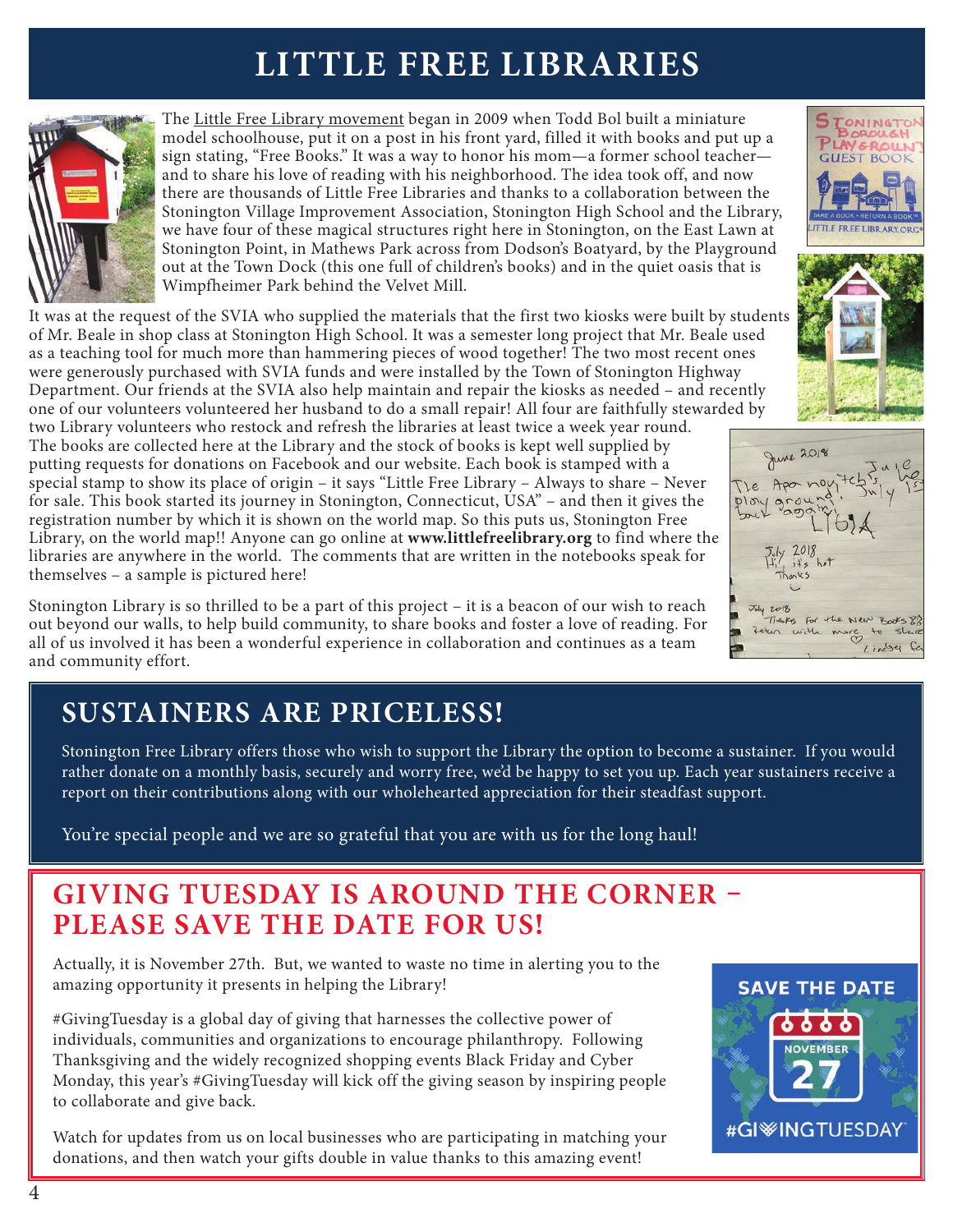# **LIBRARY PROGRAM UPDATE**

## **SFL Nightclub**



*SFL Nightclub members meet Jean Baur and her Therapy Dog, Rudy*

This summer the Library collaborated with Deidre Toole, Community Classroom Coordinator and Transition Counselor at Stonington High School on an inclusive pilot program called **SFL Nightclub**. The program came about after Library staff attended an event at Stonington High School called "Inclusive Schools, Inclusive Community", which focused on including people with disabilities in community programs and the workplace and how it is beneficial to the entire community.

They pat me. I love treats! I am so sad when I don't get a treat. I love biscuits, bones, and to swim. In the water, I feel free. And very wet.

**Rudy's Poem** People are quite gentle.



Deidre presented at the event and shortly afterward stopped by the Library. Deidre and Library Director Belinda de Kay began discussing what a success the event at the High School was and sharing ideas about offering an inclusive program at the Library. This discussion was the start of SFL Nightclub.

After this conversation, a planning committee was formed consisting of Deidre, Belinda, Library Assistant Director Micayla Hall and Deidre's former students – Ben Kepple and Patty Moody. Soon the committee had decided upon a name for the program, SFL Nightclub, meeting dates and times, the format and special themes for each session and most importantly finding interested participants. The committee also wrote a successful grant to the Mystic Woman's Club to fund the entire program.

SFL Nightclub ran on Mondays between May 21 and July 2. Special themes, such as Jokes, Movies, Music and Writing, were selected for each session. Participants socialized, shared and took part in activities inspired by each week's special theme. Thanks to the Mystic Woman's Club grant – participants each received their own copy of the read aloud book chosen for the program, *Love that Dog* by Sharon Creech, and enjoyed dinner and refreshments at the end of each meeting.

A very special thank you to Jean Baur and her therapy dog Rudy who took part in the session on Poetry and Writing. Jean, a local author and library patron, conducted poetry writing exercises with the group and introduced them to Rudy, who all were thrilled to meet and write poetry about!

Sincerest gratitude to the Kepple family who hosted the final group hurrah this summer with a barbecue, garden tour and corn hole game at their home.

**Due to its success Deidre and the Library plan to offer the program again in the winter.**

## **One Book, One Region**



The Library's Book Group will be discussing this year's One Book, One Region title *Exit West* by Mohsin Hamid on Thursday, September 13th at 2 pm. Copies of the book are available at the Library and anyone is welcome to join the discussion on the 13th.

The finale event will be held on Wednesday, September 26th at 7 pm at the Palmer Auditorium at Connecticut College. Mohsin Hamid himself will speak about *Exit West* at the event.

The goals of One Book, One Region are to bring people together to discuss ideas, to broaden the appreciation of reading and to break down barriers among people. For more information and to view this year's kickoff event online visit - http://onebookoneregion.org/

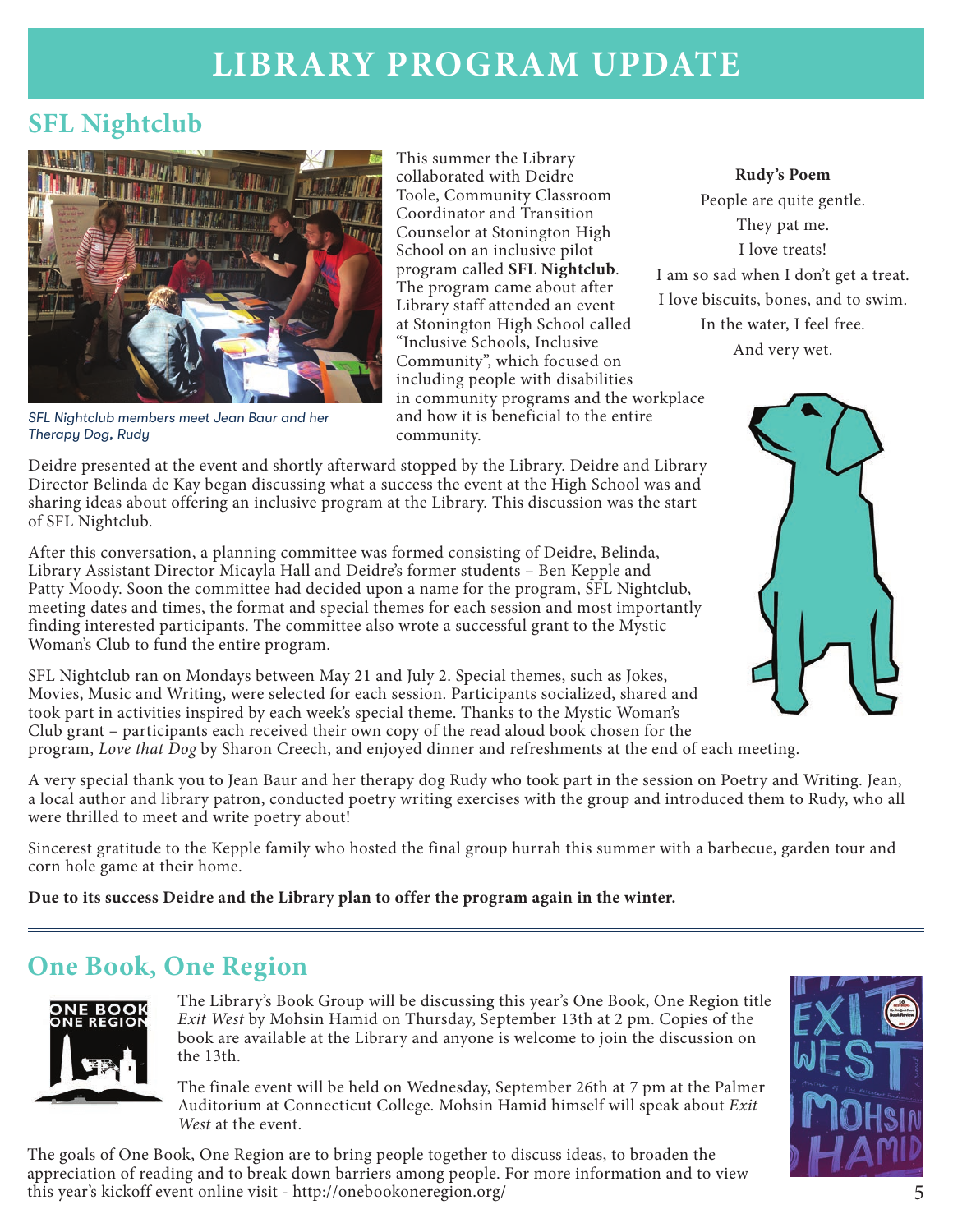## **Adult Summer Reading**

Our Adult Summer Reading Program was met with enthusiastic participation. Our weekly and grand prize drawings received 299 entries. There were 21 winners selected over the summer who chose from a variety of prizes in our display. This summer 6 lucky grand prize winners received either a Kindle Fire or gift cards donated by Indulge Coffee and Sandwich Co. and Bank Square Books.



*Indulge gift certificate winner Grace Murray with Blake*



*Kindle winner Kathryn Brandl with Elliot and Henry*

## **Take Part in The Great American Read at Stonington Free Library**

**THE GREAT AMERICAN READ** is a PBS initiative that explores and celebrates the power of reading, told through the prism of America's 100 best-loved novels (as chosen in a national survey). It investigates how and why writers create their fictional worlds, how we as readers are affected by these stories, and what these 100 different books have to say about our diverse nation and our shared human experience.

A display of many of the adult titles on the list is located in the front lobby of the Library. Titles for younger readers are with the summer reading books downstairs. If you can't find a title you are looking for ask a staff member. You can also pick up a pamphlet at the Library which lists all 100 titles to keep track of those you have read.



This summer at the Library patrons earned extra chances to enter our Summer Reading Program raffles each time they finished a book on the Great American Read list. Summer Reading has ended, but you can still vote for your favorite novels online - pbs.org/greatamericanread. Voting is open until October 18th. You can also watch all of the PBS television episodes here - https://www.pbs.org/the-great-american-read/watch/. The grand finale episode airs on October 23rd and will announce the winning novel!

## **Book Groups**

The SFL Book Group meets the second Thursday of every month at 2 pm at the Library.

- Upcoming Dates and Titles
	- September 13th *Exit West* by Mohsin Hamid
	- October 11th *In the Midst of Winter* by Isabel Allende
	- November 8th *The Coldest Winter: America and the Korean War* by David Halberstam
	- December 13th *Station Eleven* by Emily St. John Mandel

The Masonicare Book Group is open to Masonicare residents and meets the first Tuesday of every month at 2 pm at Masonicare at Mystic.

- Upcoming Dates and Titles
	- September 4th *Hillbilly Elegy* by J.D. Vance
	- October 2nd *Half Broke Horses* by Jeannette Walls
	- November 6th *The Wright Brothers* by David McCullough
	- December 4th *Lisette's List* by Susan Vreeland

The PNC Book Group meets the third Friday of every month at 12 pm at the Pawcatuck Neighborhood Center.

- September 21st *The Fox Hunt: A Refugee's Memoir of Coming to America* by Mohammed Al Samawi
- October 19th *The Widow* by Fiona Barton
- 6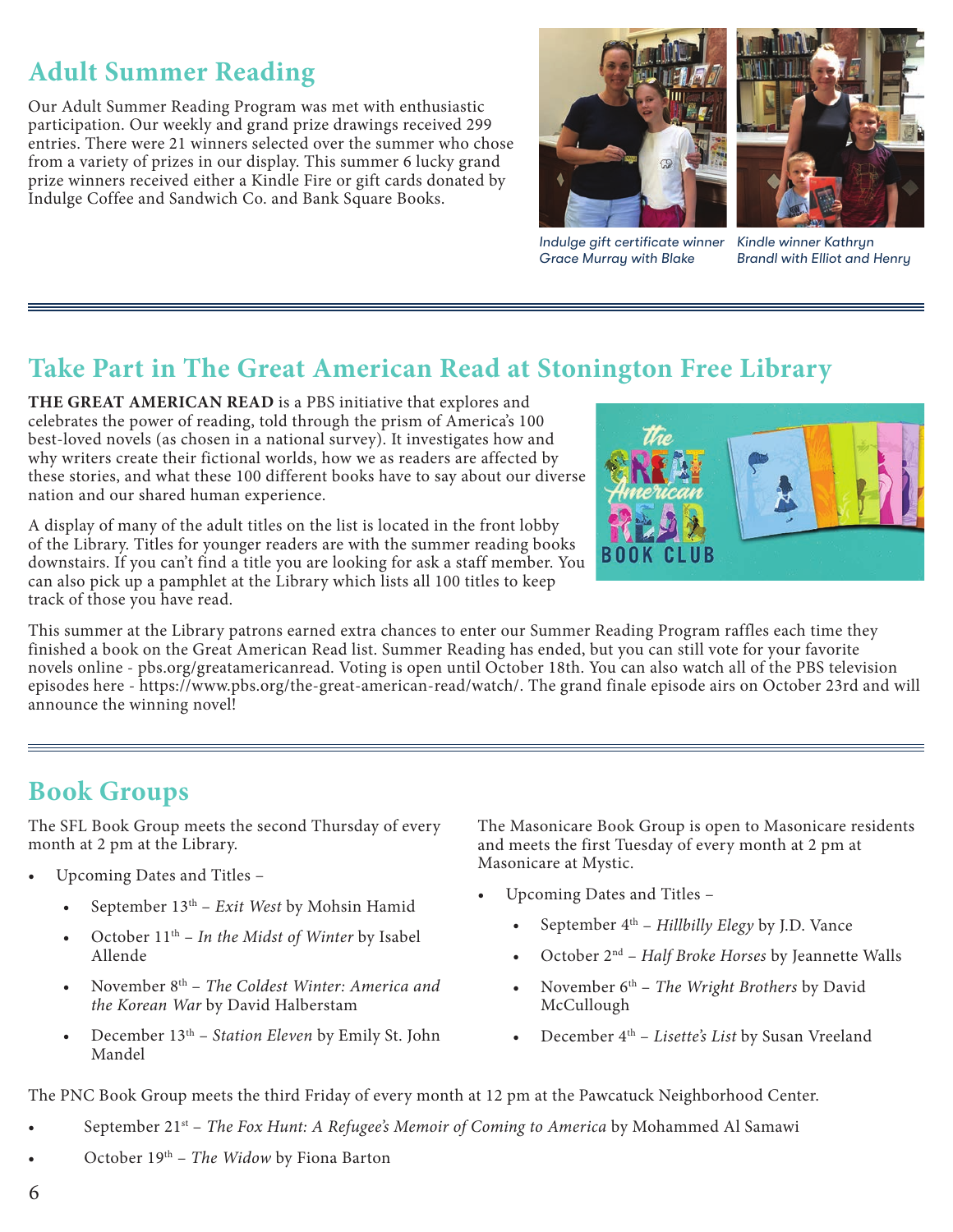## **THE RETURN OF A LEGEND**

### *Who is the imposing yet amiable man greeting you from above the entrance to the reading room in the Library?*

He is Samuel Denison Babcock, eminent financier, President, VP or Director of twenty-one different corporations including banks, telephone, railroad and steamship companies. He was born in Stonington in 1822. He was described as 'a venerable patriarch, self-made, a very respectable man'.

His good friend Erskine M. Phelps, of Phelps Dodge and Palmer (a boot and shoe manufacturer) in Chicago, also grew up in Stonington and enjoyed great success in commercial wholesaling thanks to his 'energy and keen insight'.

Lucky for us, they both maintained a 'deep interest in the welfare and progress of their home town'. They pledged \$8,000 each (more than \$200,000 in today's dollars) to build a new library building if the town would raise \$4,000 – which it did quickly. The Library you know today was built and formally opened on March 25th, 1900.

This painting, on loan from the Stonington Historical Society, was completed in 1894 and keeps the vision and memory of Mr. Babcock alive every day in the Library. Of course, when you are on the north side of 110 years of age, you benefit from a little regular 'refurbishment'. In July the portrait was removed and, thanks to the skill (and some magic) of art restoration expert Howard Park and the balancing talent of John Turrentine, Mr. Babcock was returned, cleaned and repaired, to his rightful place on the wall last month – ready to resume his lofty observation of all patrons, visitors and staff.





*The secret is in the bottle*

*Great care was needed Howard Park commences restoration Delicate work*





*Work completed Ready for his close-up*



The Annual Report of the Stonington Free Library 2017-2018, will be available in both print and digital form in mid-September. Copies will be available in the Library, or you may request one by writing or emailing Development@stoningtonfreelibrary.org.